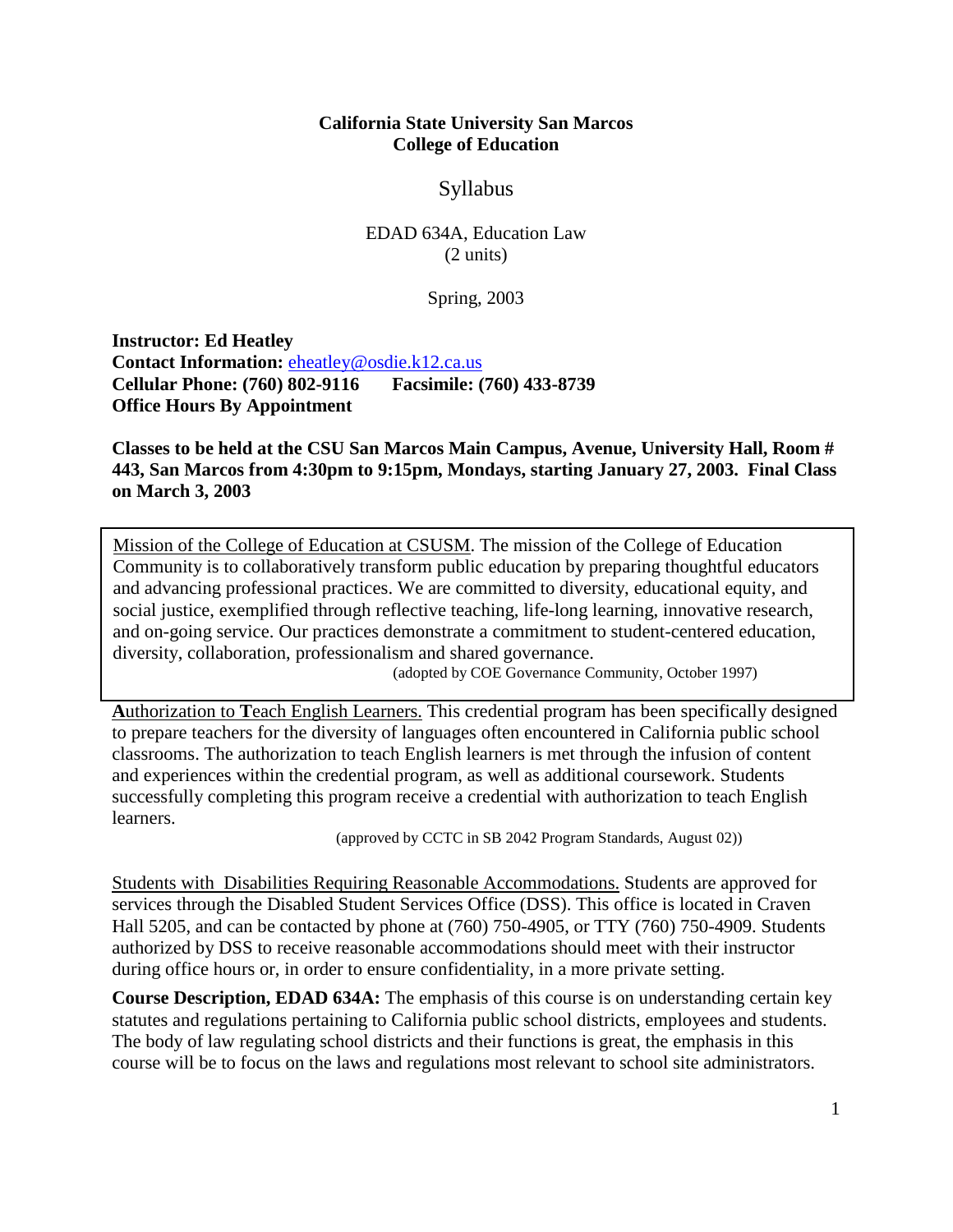**Course Goals, EDAD 634A:** The course will assist new administrators to:

1. Be aware of decisions and actions that are regulated by statute, case law and regulation.

2. Be knowledgeable of legal resources that will guide the administrator in making decisions and taking actions.

3. Be able to apply laws, decisions, and regulations to situations and circumstances typically confronted by school administrators.

**Course Objectives, EDAD 634A:** Upon completion of the course, the administrator will:

- Know what schools can and cannot ask students and parents to provide
- Know the elements of due process to which students and certain employees are entitled
- Know the rights of parents, including non-custodial parents, to be involved in their children's education
- Know how to timely and correctly investigate and respond to citizen complaints
- **Exercise 2.1** Know the various classifications of employees and the basic employment rights attached to each classification
- **K** Know how to prevent and correct sexual harassment including conduct between students, employees and student-employees
- Know the circumstances under which suspected child abuse must be reported, how such reports are made and by whom
- Know the basic management obligations concerning collective bargaining and how school site administrators can contribute to positive employer-employee relations

# **Required Texts and Materials for EDAD 634A:**

The California Educators' Guide to School Law, third edition, by Ronald D. Wenkart, Esq., LRP Publications, Dept. 430, P.O. Box 980, Horsham, PA 19044-0980 (Product Code 300059;  $$37.50 + $7.50$  shipping & handling)

The FRISK Documentation Training Manual, k-12 Edition, Atkinson, Andelson, Loya, Ruud & Romo, Attorneys at Law, 17871 Park Plaza Drive, Suite 200, Cerritos, California 90703-8597;  $$24.95 + $3.00$  shipping & handling)

Students will be asked to locate and bring to class various artifacts such as district policies as well as use the Internet for research purposes.

#### **Course Requirements:**

- 1. Write a paper of no less than 800 words nor more than 1000 words (see writing requirement below) and make a class presentation on the same subject concerning one particular and timely legal issue effecting a specific public school or California public schools generally. The main point of the paper and presentation is to described how the law or legal decision impacted school operations.
- 2. Fully participate in class discussions from an informed point of view (see attendance policy below).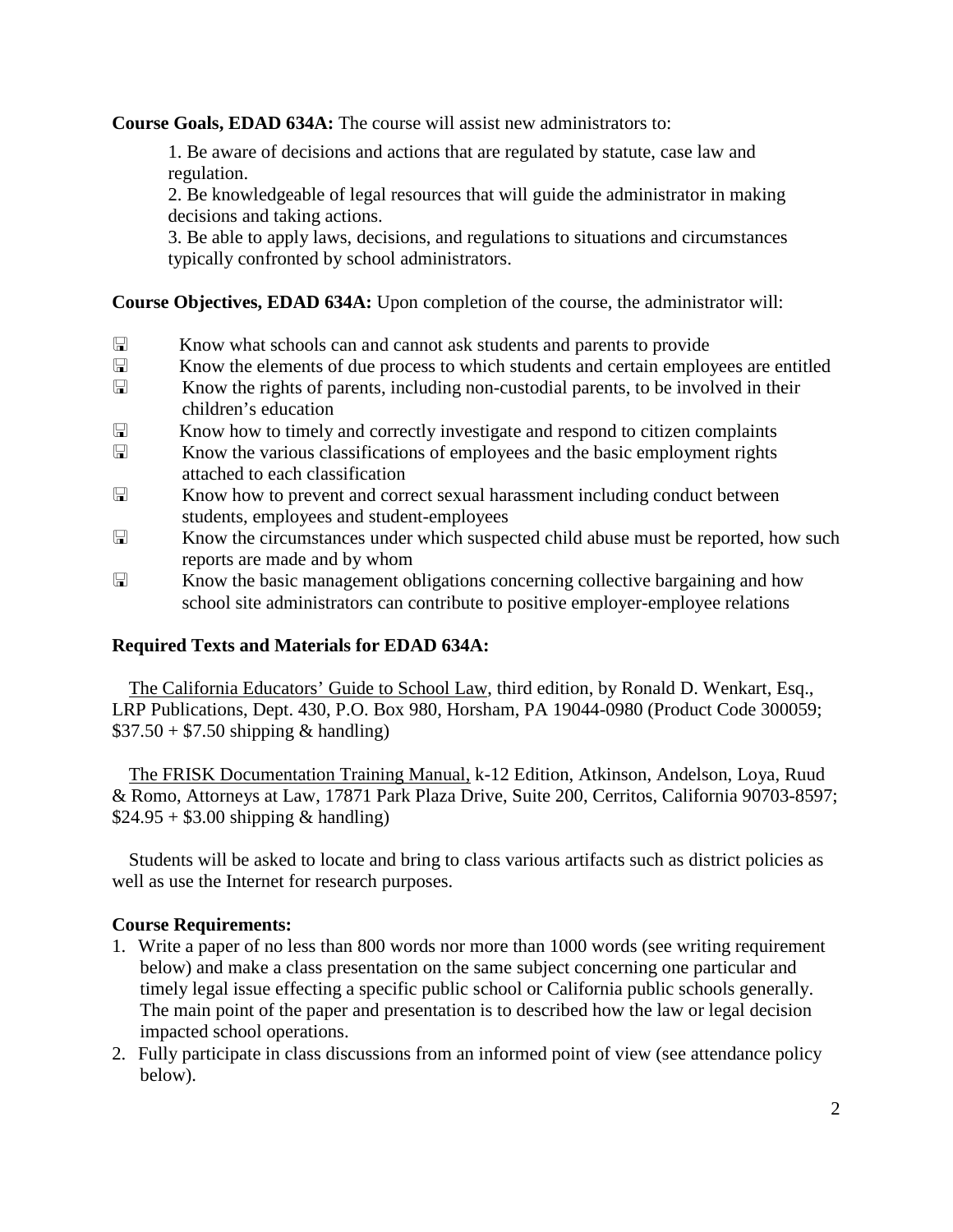3. Final examination-written exam in class based on written materials and class presentations/discussions.

#### **Grading Policy:**

- 40% Based on class attendance and informed participation
- 40% Based on term paper of and presentation described above
- 20% Based on final examination

## **Course Outline (calendar of topics):** Attachment 1

## **University Writing and Attendance Policies**

**Writing:** In keeping with the All-University Writing Requirement, all courses must have a writing component of at least 2,500 words (approximately 10 pages) for a 3 unit course which can be administered in a variety of ways. EDAD 634A is a 2 unit course, the writing requirement is approximately 1700 words which includes all class assignments, the term paper and final exam. Please use 1" margins, 12 point New Times Roman font, double spaced for all written assignments.

**Attendance Policy:** Due to the dynamic and interactive nature of course in the COE, all students are expected to attend all classes and participate actively. At a minimum, students must attend more than 80% of class time, or s/he may not receive a passing grade for the course at the discretion of the instructor. If two class sessions are missed, or if the student is late (or leaves early) more than three sessions, s/he cannot receive a grade of "A". If three class sessions are missed, the highest possible grade that can be earned is a "C+". If extenuating circumstances occur, the student should contact the instructor as soon as possible to make appropriate arrangements.

*Class Schedule attached*